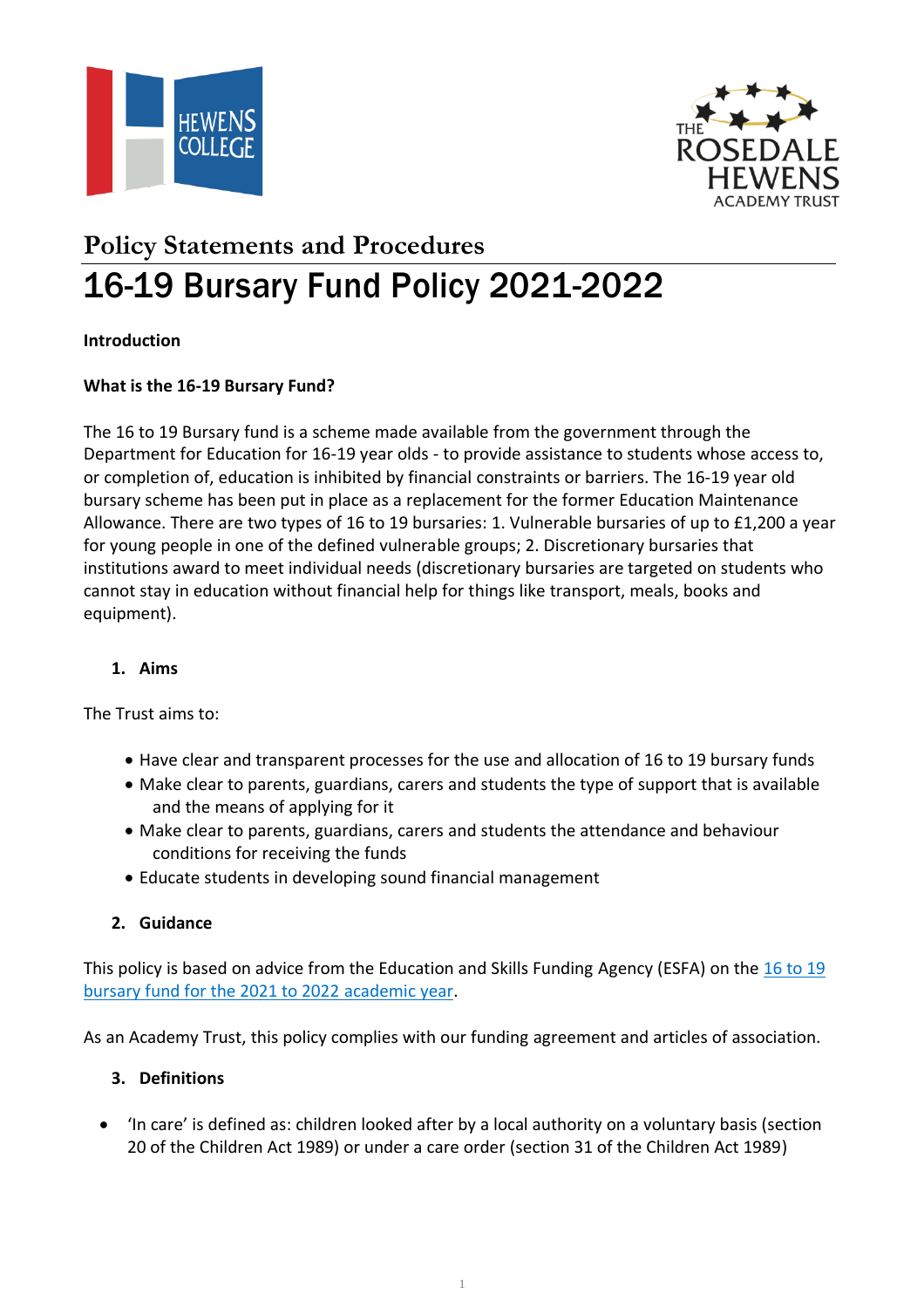- 'Looked after child' is defined as: a child in the care of a local authority or who is provided with accommodation by the authority in the exercise of any functions for more than 24 hours (section 22 of the Children Act 1989)
- 'Care leaver' is defined as:
	- o A young person aged 16 and 17 who was previously looked after for a period of 13 weeks consecutively (or periods amounting to 13 weeks), which began after the age of 14 and ended after the age of 16, or
	- $\circ$  A young person aged 18 or above who was looked after prior to becoming 18 for a period of 13 weeks consecutively (or periods amounting to 13 weeks), which began after the age of 14 and ended after the age of 16

# **4. Roles and responsibilities**

#### **4.1 The Academy Board**

The Academy Board has overall responsibility for approving this 16 to 19 bursary fund policy, but can delegate this to a committee, an individual governor or the Director of Post 16.

The Academy Board also has overall responsibility for monitoring the implementation of this policy.

At The Trust, responsibility for approving this policy has been delegated to a range of stakeholders:

- The Chief Officer of Operations
- The Principal Officer Finance / Company Secretary

At The Trust, monitoring the implementation of this policy has been delegated to:

- The Director of Post 16
- The Senior Finance Officer

# **4.2 The Chief Officer of Operations**

The Chief Officer of Operations is responsible for ensuring staff are familiar with this 16 to 19 bursary fund policy, and that it is being applied consistently.

#### **4.3 The Director of Post 16**

The Director of Post 16 is responsible for implementing this 16 to 19 bursary fund policy consistently.

#### **4.4 Parents, guardians and carers**

Parents are expected to notify the Director of Post 16 of any concerns or queries regarding this 16 to 19 bursary fund policy.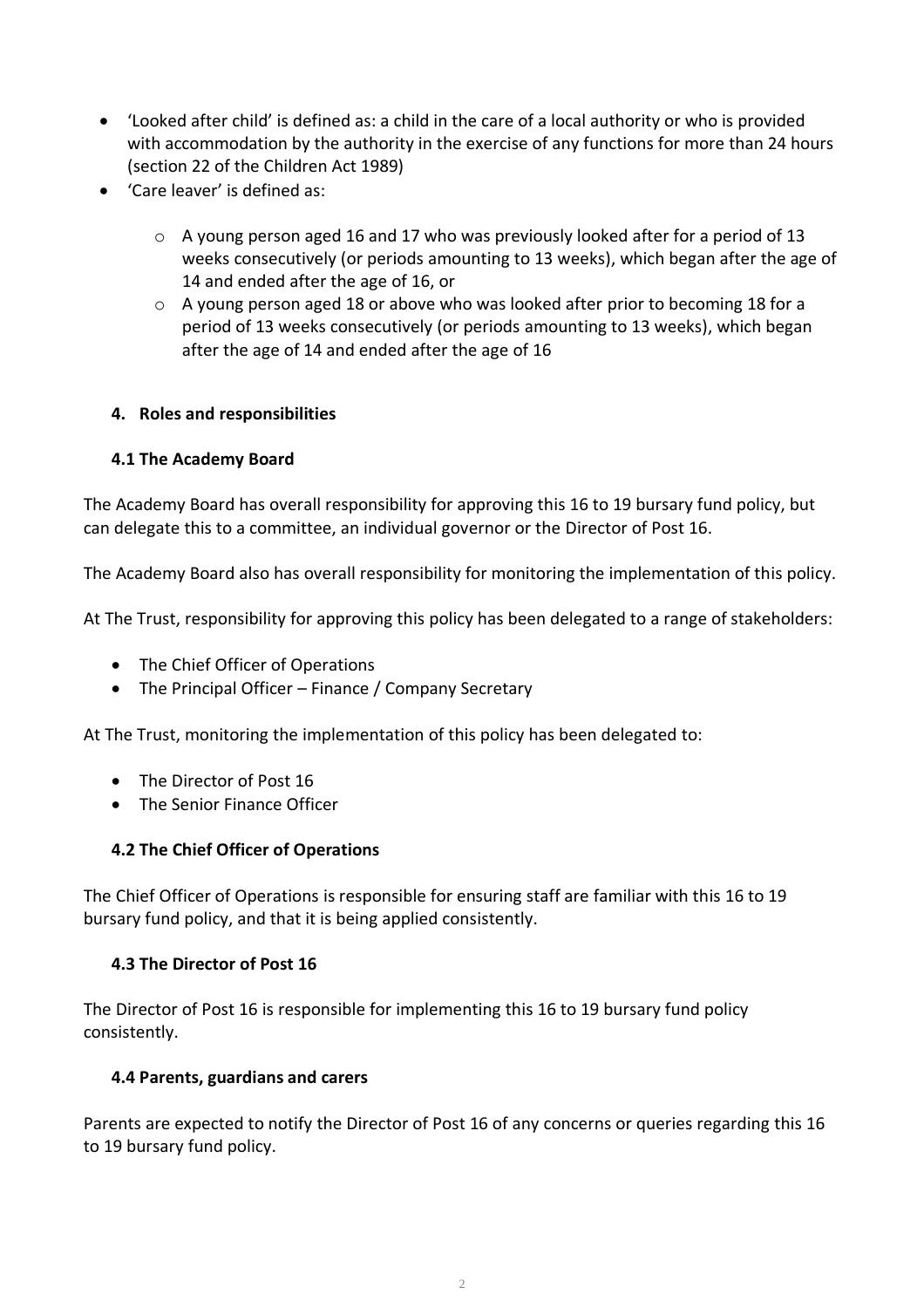# **5. How The Trust use the bursary fund**

Financial support is available to eligible students from the 16 to 19 bursary fund. See section 6 below for details of our eligibility criteria.

The fund is intended to support students aged 16 to 19 in overcoming their specific financial barriers to participation so they can remain in education.

There are two types of 16 to 19 bursaries:

- Bursaries for defined vulnerable groups; and
- Discretionary bursaries

The Trust use the fund to provide students with support to fund:

- Transport to and from college campuses
- Lunch during the college day
- Textbooks, reading books and course-related costs
- Equipment and stationery
- Uniform in line with The Trust's dress code and policy
- Educational trips and visits
- Website subscriptions related to courses
- The cost of printing documents and resources
- The cost of sending UCAS applications
- The costs of attending university interviews and open days
- The cost of attending work experience placements and university-related programmes

# **6. Eligibility criteria for the 16 to 19 bursaries**

# **6.1 Age**

To be eligible for either bursary in the 2021 to 2022 academic year, students must be at least 16 years old but under 19 years old on 31 August 2021.

Students aged 19 or over are eligible only for a discretionary bursary if they:

- Are continuing on a study programme or course which they began when they were aged 16 to 18 years old, or
- Have an education, health and care plan (EHCP)

Students aged 19 or over are not eligible for bursaries for defined vulnerable groups. In exceptional circumstances, where students under 16 years old are on a funded 16 to 19 study programme at our colleges, The Trust may use its discretion to pay bursaries to these younger students. However, if these students are enrolled at another institution that receives public funding for them, they will not be eligible for bursary funding.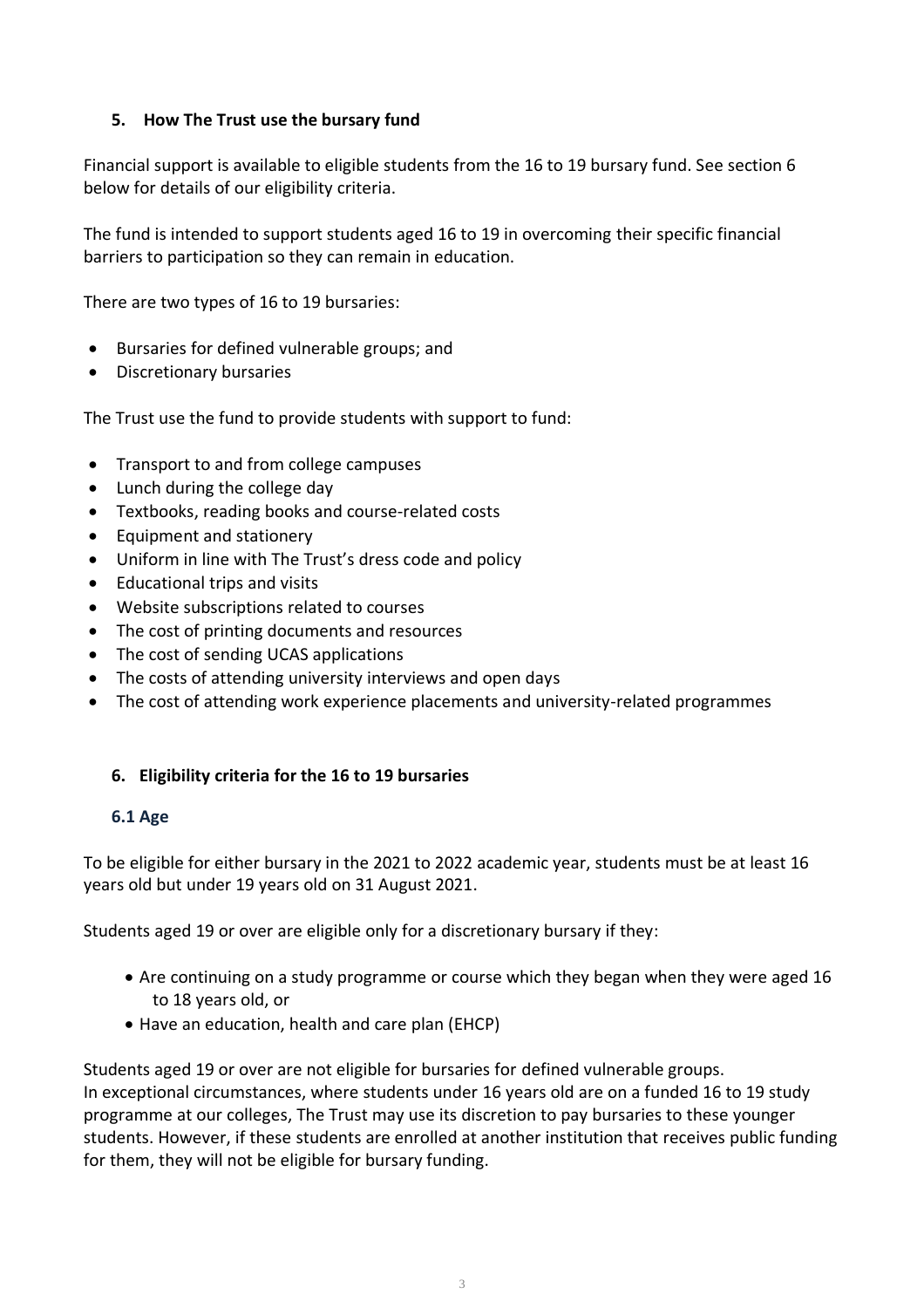# **6.2 Eligible education provision**

Students must be participating in provision that is subject to inspection by a public body that assures quality (e.g. Ofsted). The provision must also fall into one of these groups:

- Be funded directly by ESFA or by ESFA via a local authority;
- Be funded or co-financed by the European Social Fund;
- Be otherwise publicly funded and lead to a qualification (up to and including level 3) that is accredited by Ofqual or is on the ESFA's list of qualifications approved for funding 14 to 19; or
- Be a 16 to 19 traineeship programme

Non-employed students aged 16 to 19 who are participating in a Prince's Trust Team Programme are also eligible to receive a bursary in the same way as any other student participating in an eligible, publicly funded course.

Students are not eligible if:

- They are on an apprenticeship programme; or
- Are on any waged training

Students who are studying via distance learning are eligible for either 16 to 19 bursary but are likely to require financial help on a more infrequent basis (e.g. travel to exams). If this is the case, The Trust will provide support in-kind, such as a travel pass, details of which shall be decided on a case by case basis.

# **6.3 Residency**

Students must meet the residency criteria in the [ESFA funding regulations for post-16 provision.](https://www.gov.uk/government/publications/advice-funding-regulations-for-post-16-provision)

# **6.4 Asylum seekers**

Accompanied asylum seekers under 18 with an adult relative or partner and asylum seekers aged 18 and above are entitled to education but are not entitled to public funds. If necessary, they can apply to the Home Office for suitable housing and cash for essentials.

The Trust will provide in-kind support such as books, equipment and a travel pass to asylum seekers who have not had asylum refused.

Unaccompanied asylum-seeking children:

- Are the responsibility of the local authority;
- Are to be treated as 'looked after' children; and
- Are eligible for a bursary for vulnerable groups, where they have a financial need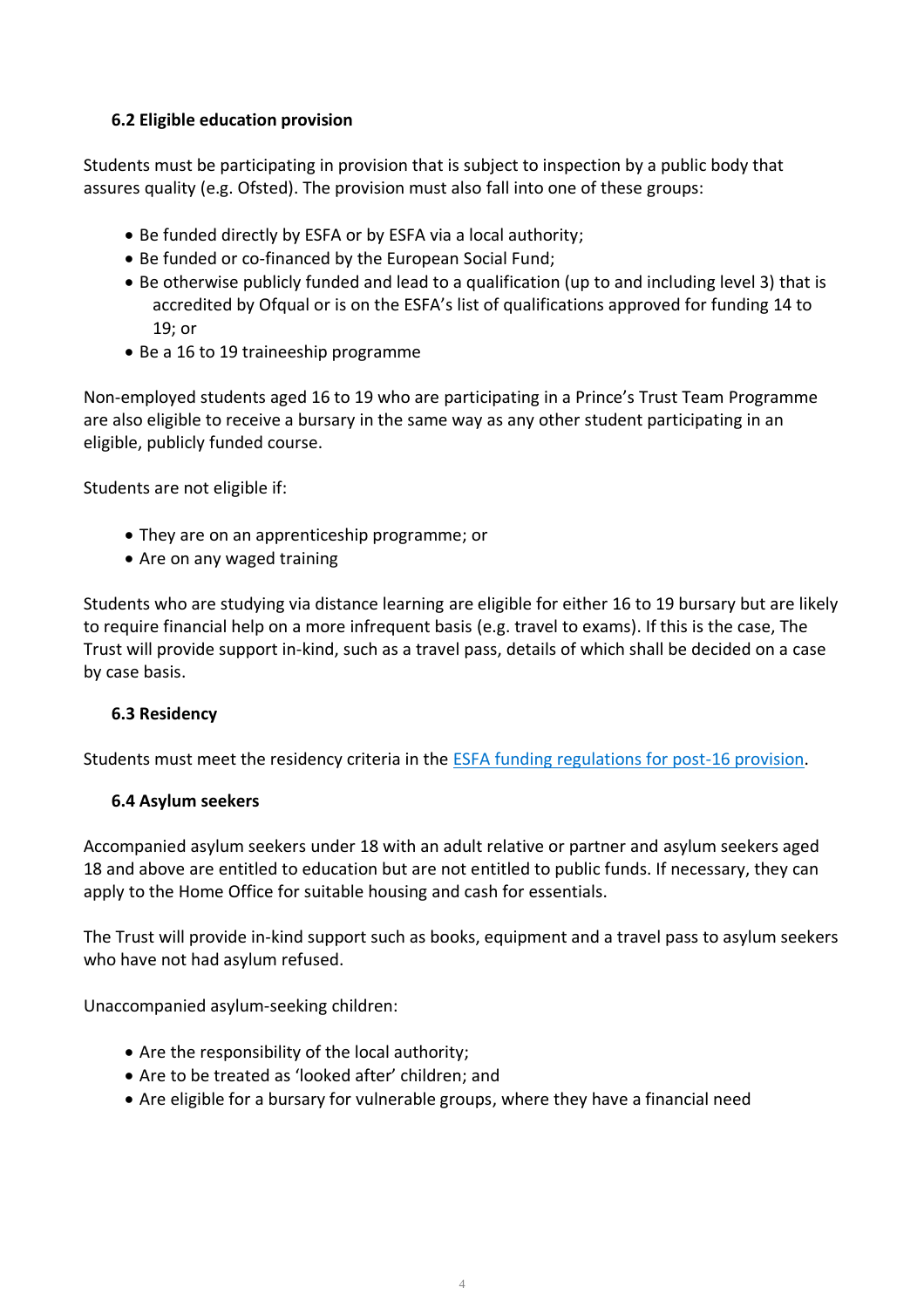When these students reach 18 years old, The Trust will consider their immigration status. They will still be eligible for a bursary as a student from a defined vulnerable group if the asylum claim is in their favour and will be treated as a 'care leaver' until they reach the upper age limit.

# **6.5 Bursaries for young people in defined vulnerable groups**

Students with a financial need, who meet one of the following 4 criteria below, in addition to the criteria outlined in sections 6.1, 6.2 and 6.3 above, can apply for a bursary for vulnerable groups.

The defined vulnerable groups are students who are:

- In care (NB: those who are privately fostered are not classed as looked after);
- Care leavers;
- Receiving Income Support (IS), or Universal Credit (UC) because they are financially supporting themselves or financially supporting themselves and someone who is dependent on them and living with them such as a child or partner; or
- Receiving Disability Living Allowance (DLA) or Personal Independence Payments (PIPs) in their own right as well as Employment and Support Allowance (ESA) or UC in their own right.

Students who meet the criteria for a bursary for vulnerable groups are not automatically entitled to a bursary. Students will not receive the bursary if they do not have any actual financial need (for example, because their financial needs are met from other sources and/or because they have no relevant costs).

Where a bursary is provided, the funds will generally be up to £1,200 per year for study programmes lasting 30 weeks or more. When calculating the amount, The Trust will look at cases individually and base the outcome on a particular student's needs. Students will only receive the amount they actually need to participate and will not automatically receive £1,200 if they do not need the full amount.

The Trust can use its discretion, on a case-by-case basis, and provide more than £1,200 per year if such would be necessary in all the circumstances for the student to remain in education. Any such additional payment will be paid either from our discretionary bursary allocation or our own funds. If a student's study programme lasts for less than 30 weeks, they will be paid a pro-rata amount. The Trust will also consider the number of hours involved in a student's study programme when deciding whether a pro-rata payment is more appropriate.

The Trust will review the student's eligibility position each academic year. Students will only continue to receive a bursary for vulnerable groups if they continue to satisfy the criteria.

# **6.6 Discretionary bursaries**

In addition to the criteria outlined in sections 6.1, 6.2 and 6.3 above, students can apply for a discretionary bursary if they satisfy one or more of the following criteria: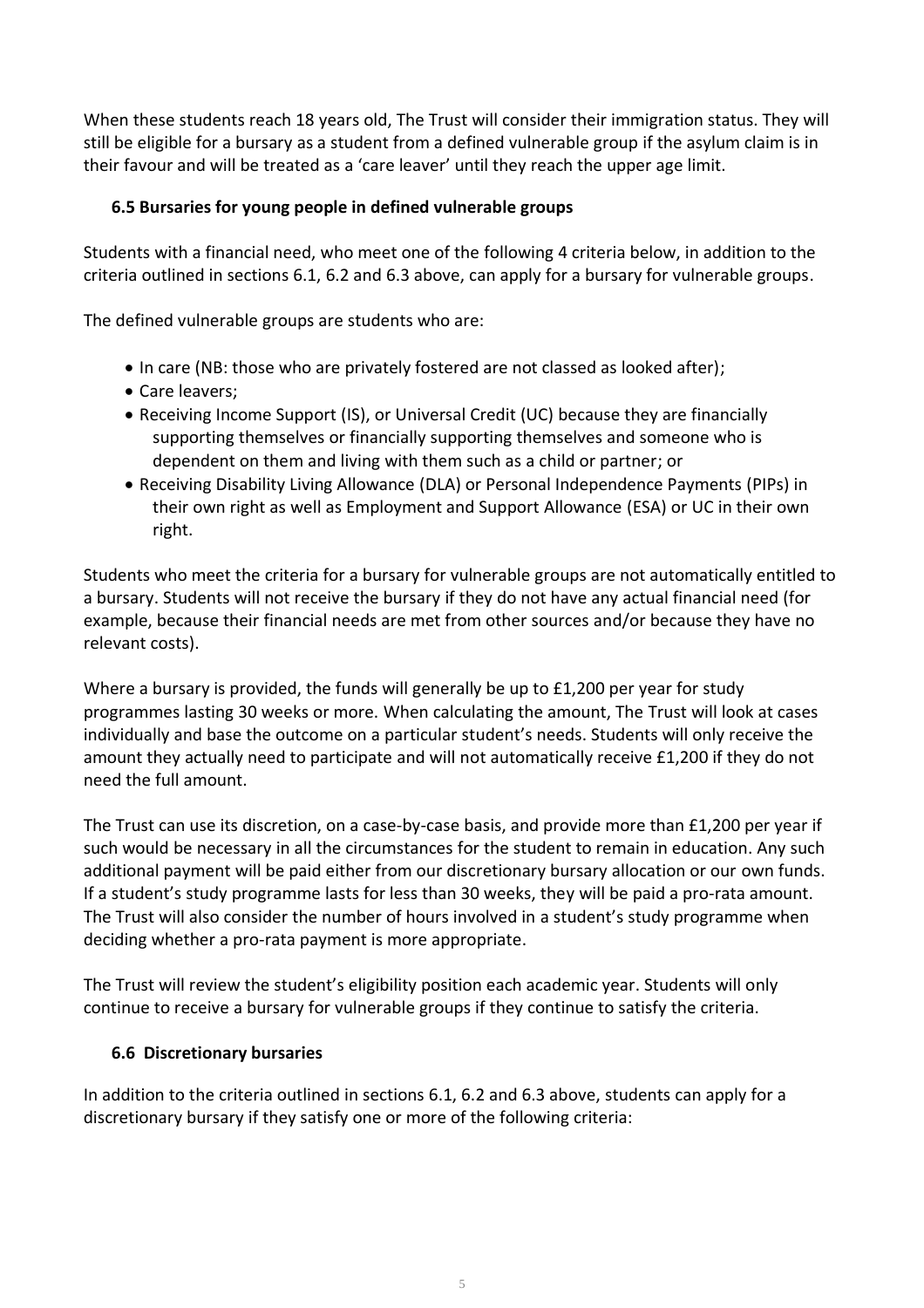- Receipt of Income Support
- Receipt of Universal Credit
- Receipt of Working Tax Credit / Child Tax Credit
- Receipt of Income-based Employment and Support Allowance (ESA)
- Receipt of other Benefits/Pensions (please specify)
- Receipt of earned income with no additional benefits
- Receipt of Self-employed earnings with no additional benefits

Students who do not satisfy any of the criteria listed in this section, but who are able to demonstrate financial hardship arising from other reasons, may apply for a discretionary bursary.

In assessing any application for a discretionary bursary, The Trust will consider:

- Level of household income
- Engagement with Post 16 courses and Trust expectations
- Academic attainment
- Behaviour and attendance
- Distance to travel between the student's home and the institution, or a location for a placement
- The number of dependent children in the student's household
- The requirements of their study programme
- Whether the student has additional responsibilities that may mean they need extra help

There is no set limit for the amount of discretionary bursary that can be awarded to students. We will base all decisions around which students receive a discretionary bursary, and how much bursary they receive, on each student's individual circumstances and their actual financial need. The Trust will review the student's eligibility position each academic year. Students will only continue to receive a discretionary bursary if they continue to satisfy the criteria.

# **6.7 Evidence**

All applications for 16 to 19 bursaries must be supported by appropriate evidence. Examples of acceptable evidence The Trust may request are:

- Previous 3 to 6 months' worth of pay slips;
- P60;
- Written confirmation of a student's current or previous looked-after status from the relevant local authority; and/or
- Written confirmation of a benefit award or tax credit notice, in the name of the student (for either bursary) or the parent (for the discretionary bursary)
- An income support award letter which is less than 3 months old on the date of application
- The 3 most recent monthly award statements for Universal Credit
- Notice and evidence of your Independent Status (a tenancy agreement in the student's name, a child benefit receipt, children's birth certificates, utility bills etc.
- Pages 1- 4 of your most recent Tax Credit Award for Working Tax Credit or Child Tax Credit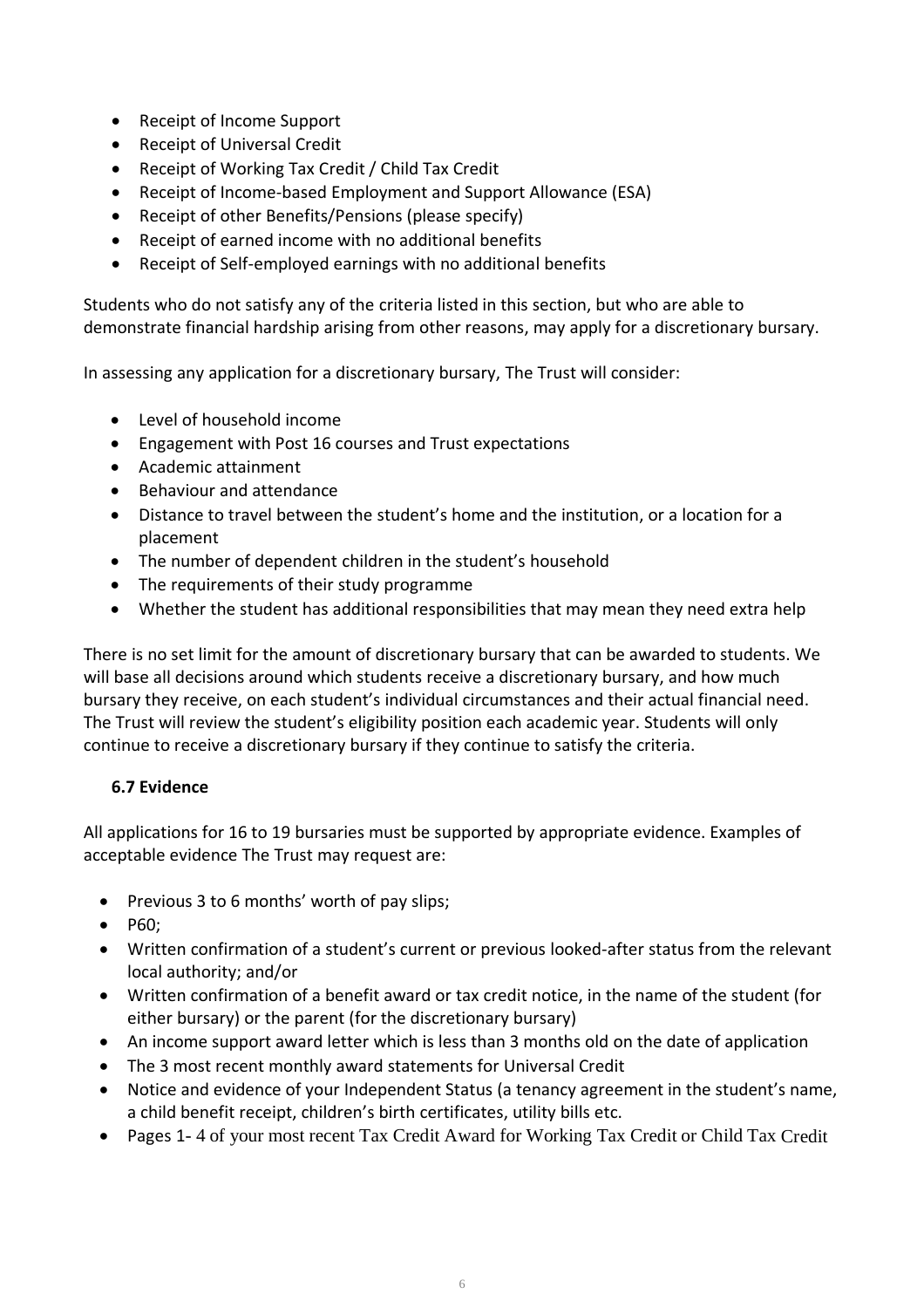- An award letter for Income-based Employment and Support Allowance (ESA) which is less than 3 months old on the date of application.
- An award letter for other Benefits and/or pensions (specified) which is less than 3 months old on the date of application.
- Proof of earned income with no additional benefits to include previous 3 monthly wage slips; or last 6 weekly wage slips; or 4 fortnightly wage slips.
- Proof of Self-employed earnings with no additional benefits via audited accounts or official tax return

# **7. Application and payment process**

# **7.1 Applications**

The Trust must carry out a financial assessment for each student applicant in order to establish their household income, whether there is an actual financial need and what kinds of costs the student has.

Applications should ideally be submitted before the October half term to allow enough time for The Trust to assess the overall level of demand and to make discretionary awards on a fair basis. This date will be clearly stated on the application form.

However, The Trust acknowledges that students' circumstances may change and therefore the application process will remain open for the whole school year.

The 16-19 Bursary Fund Application has the following parts; all of which must be filled entirely for the application to be considered complete:

- Part 1: Student's Details
- Part 2: Parental Contact Details
- Part 3: Household Details
- Part 4: Circumstances
- Part 5: Income Details (For Household)

Part 6: Evidence of Eligibility for Young People in 'Vulnerable Groups'

- Part 7a: Attendance, Behaviour and Attainment Conditions and Declaration
- Part 7b: Additional Payment Conditions and Declaration:
- Part 8c: Correct Information Declaration
- Part 9a: Bank Account Details
- Part 9b: Ratification of Bank Account Details
- Part 10a: Recommendation by the Director of Post 16
- Part 10b: Support Statement for Discretionary Bursary (to be completed by Director of Post 16)
- Part 11: Student Interview Outcome
- Part 12: Final Decision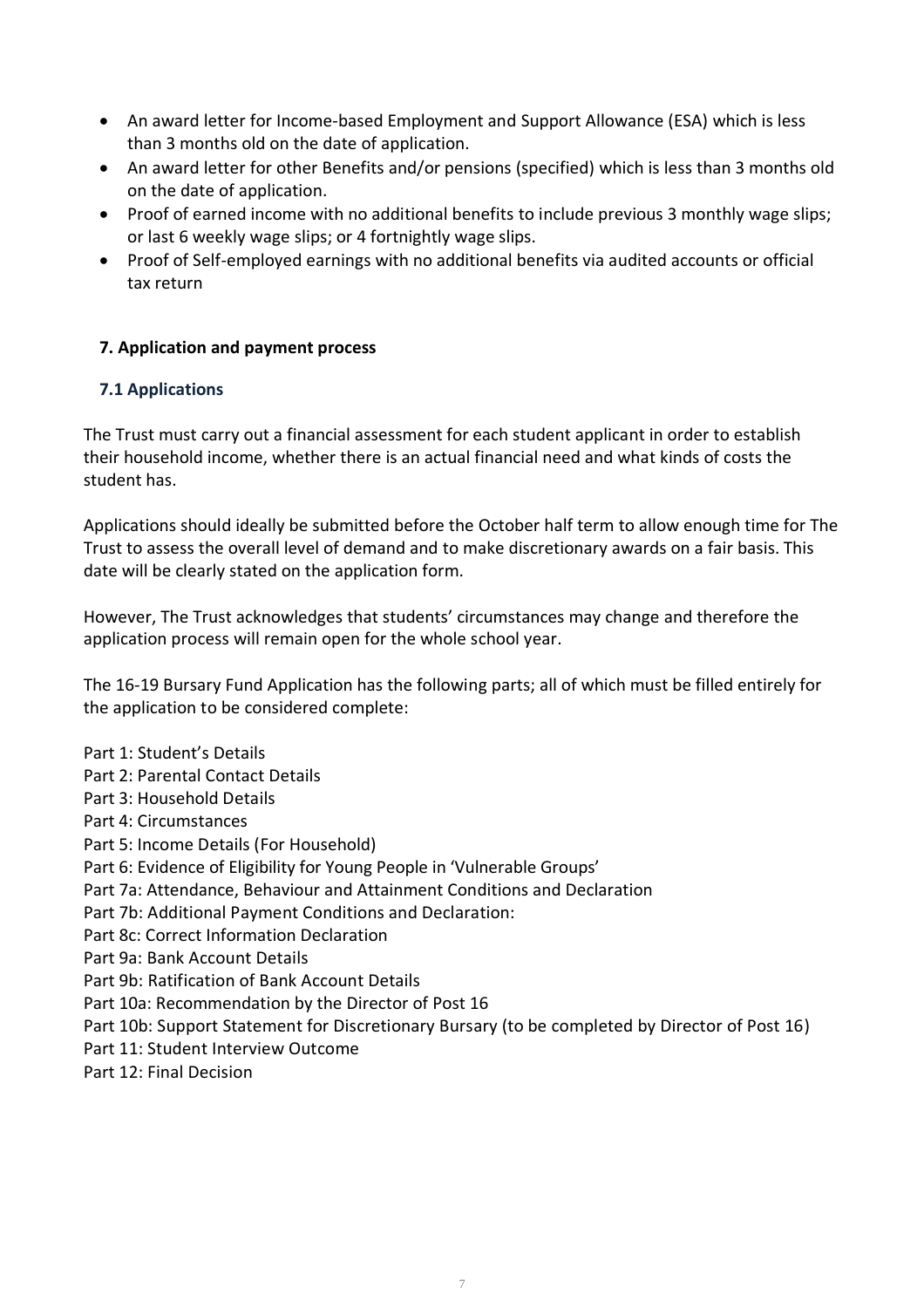Part 4 must outline a student's actual financial needs and must therefore include the exact cost of items.

| <b>Acceptable</b>                                                                                                                                                                                                                           | <b>Unacceptable</b>                                                                                                                                       |
|---------------------------------------------------------------------------------------------------------------------------------------------------------------------------------------------------------------------------------------------|-----------------------------------------------------------------------------------------------------------------------------------------------------------|
| Outlining the exact cost of items one<br>$\bullet$<br>intends on purchasing with<br>the bursary fund<br>Including the establishment from<br>which one intends on purchasing the<br>item(s)<br>The item name<br>The intended use of the item | Simply listing what one might purchase<br>$\bullet$<br>with the bursary fund<br>Vague and evasive language such as<br>'stationery', 'uniform' or 'books.' |
| For example:                                                                                                                                                                                                                                |                                                                                                                                                           |
| Trainline:<br>Standard train ticket from London to Leeds<br>£59.00<br>To attend Leeds University Open Day                                                                                                                                   |                                                                                                                                                           |
| HM<br>Derby shoes (Article No: 0834333001)<br>£24.99<br>New school shoes to keep in line with The<br>Trust's uniform policy                                                                                                                 |                                                                                                                                                           |
| Wilko<br>x4 Lever Arch File - £10.00 (£2.50 x4)<br>A5 Notebook Blue - £2.00<br>STABILO Boss Highlighters 4 pack - £4.00                                                                                                                     |                                                                                                                                                           |
| <b>Lunch from Hewens College</b><br>£2.30 x 5 days of the week = £11.50                                                                                                                                                                     |                                                                                                                                                           |
| <b>Pearson BTEC</b><br><b>Revise BTEC National Business Revision</b><br>Workbook - £10.99                                                                                                                                                   |                                                                                                                                                           |
| <b>Total: £122.48</b>                                                                                                                                                                                                                       |                                                                                                                                                           |

Part 11 is an interview, held by the Director of Post 16 with the student applicant, to ensure that the student understands and agrees to the terms and conditions of the 16-19 bursary fund.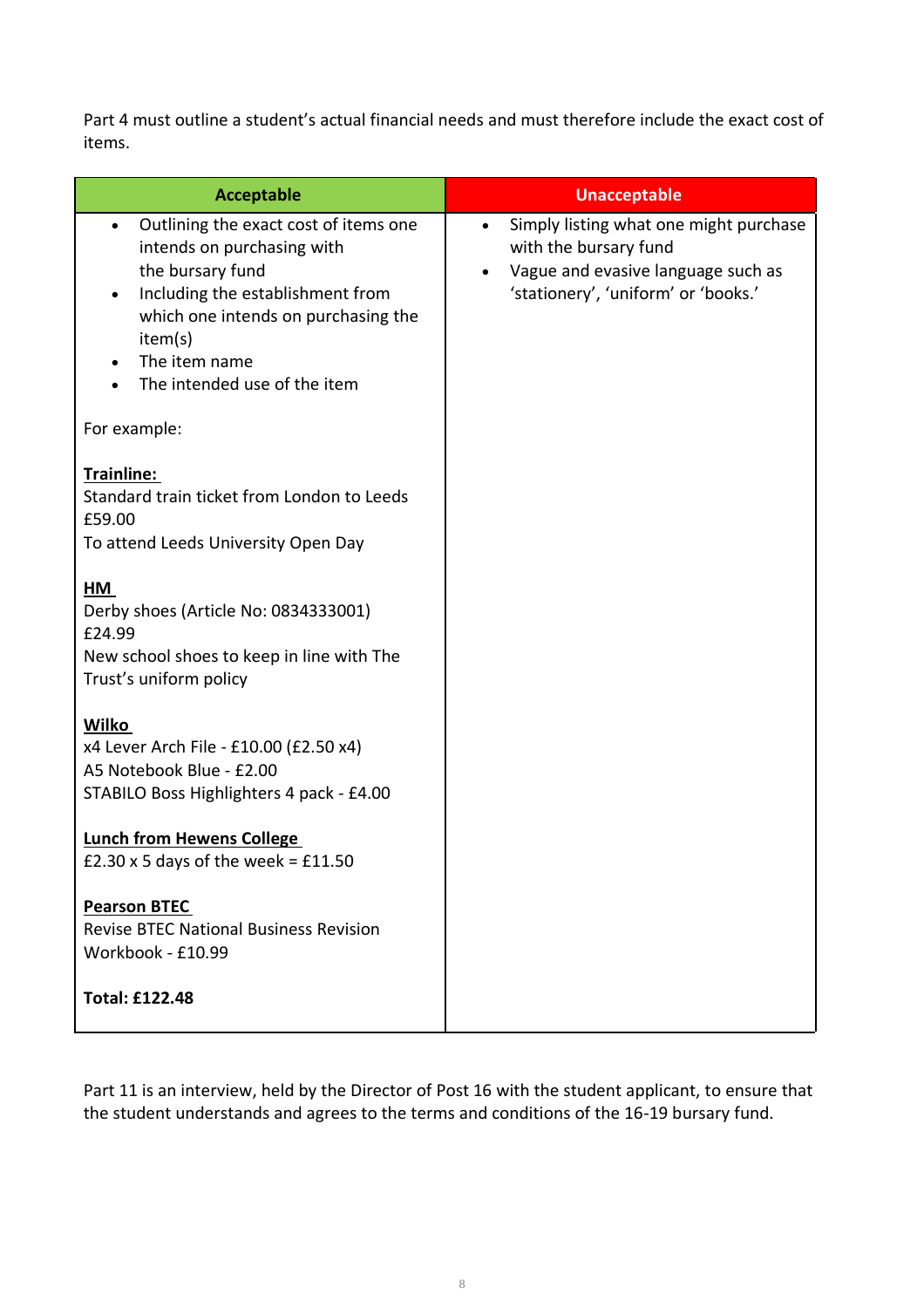Applicants will be notified in writing (either via email or via letter) whether their application has been successful, together with the amount of funding awarded. If a student wishes to appeal the outcome of their application for a bursary, they must follow their home college's complaints procedure.

# **7.2 Payment process**

Payments are made using the following process:

- In the first instance, The Trust will endeavour to pay bursaries in-kind rather than cash, as far as possible. This helps ensure that the bursary is spent for the reasons it was awarded. In-kind payments can include travel passes, vouchers or credits for meals, required books and required equipment.
- The Trust insists that students only spend the bursary payments on the support that has been identified as necessary to help them participate in education. This means that students can only use the funds to pay for travel costs and/or a meal during the day, to buy equipment or any other support that has been agreed.
- The bursary payments must be paid into the students' account and **not** into another person's account, except in exceptional circumstances where a student is unable to administer their own account. If the student cannot manage their own funds, The Trust will consider and identify an appropriate adult who will manage the bursary on the student's behalf.
- Payments will be made on a bi-weekly basis by BACS transfer to the student's own bank account.
- It is the student's responsibility to ensure that debit card details provided as part of the application are their own, and match the details on the card itself.
- Students' debit cards will be checked as part of the application process, and this is to ensure that details provided on the application form match the details on the card. In cases where there are discrepancies, the bursary application may be rejected.

# **7.3 Conditions for the receipt of bursary payments**

Payments of the bursary are conditional on students meeting the following conditions in relation to their standards of attendance and behaviour:

Insert details of standards/conditions, such as:

- Attendance above a 98% for morning registration, all lessons and Mentor Meetings (where applicable)
- Attendance to Trial Examinations
- Following the Home College's Behaviour and Relationships Policy and Procedures
- The quality of work produced across all subject areas and the ability to meet deadlines set
- Displaying a positive attitude towards learning and strong work ethic
- Appropriate use of Study Periods
- Comments from form tutors, subject teachers and Post 16 Mentors in regards to attendance, behaviour, work ethic and attitude.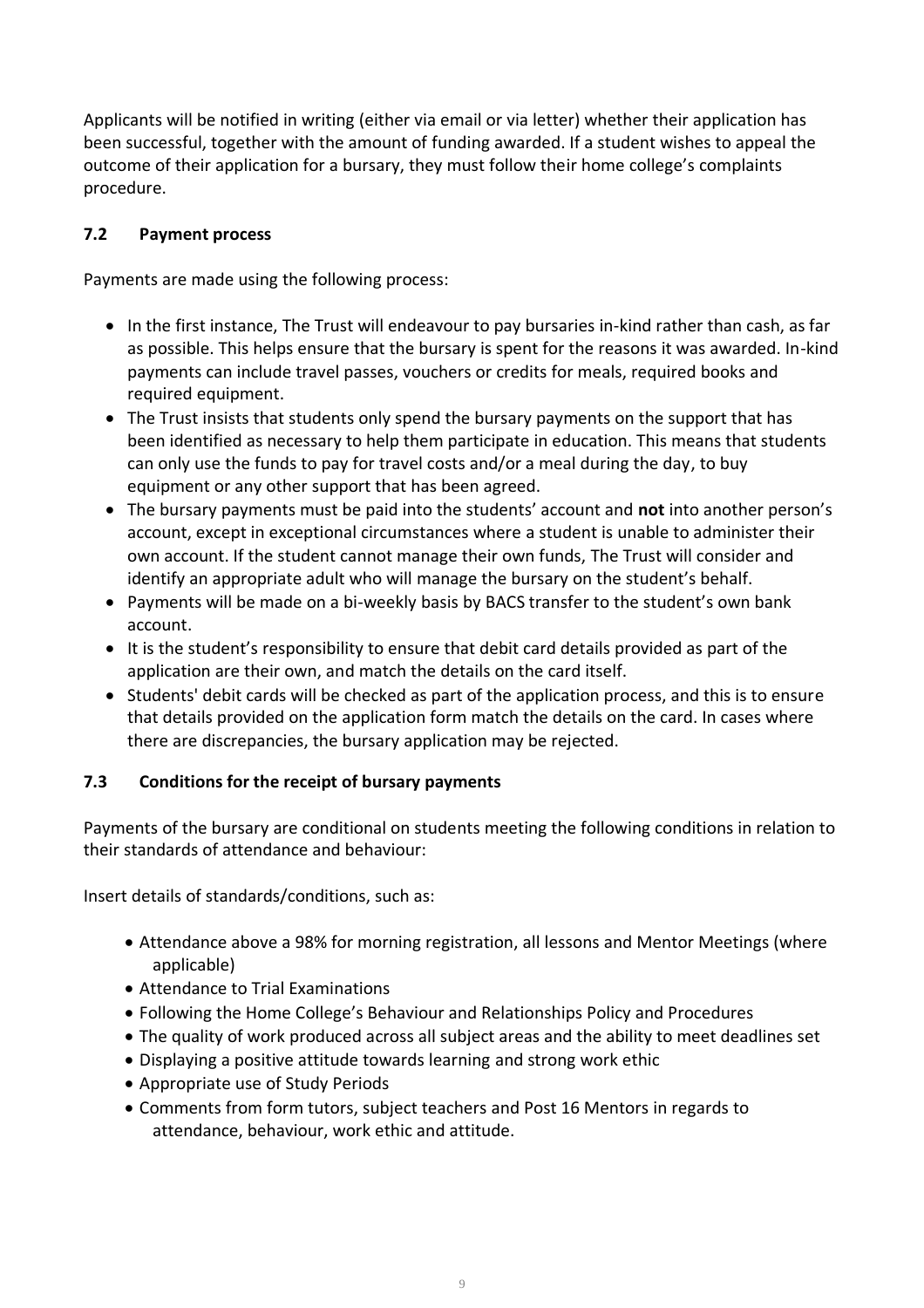All students are required to sign a declaration confirming that they agree to these conditions. Students who fail to meet these conditions may have their payment withheld, however The Trust will always take students' individual circumstances into consideration. This includes considering the impact on attendance that might be caused by illness, caring responsibilities or other exceptional circumstances.

The Trust will stop payments where students have been absent for a period of 4 continuous weeks or more (excluding holidays) and where students have decided to withdraw from a study programme.

In cases where The Trust purchases books or equipment for a student, the student must return these at the end of their study programme for reuse, where appropriate.

The Trust reserves the right to reclaim bursary payments from students if they have not spent it for the reasons it was awarded to them.

The Trust will consider the impact of such an action on the individual student before taking a final decision to do so, and any decision will be confirmed to the student in writing.

# **8. Change in circumstances**

If there are changes in circumstances which may affect eligibility for a bursary, applicants and/or parents, guardians and carers must notify the Director of Post 16 without delay.

The Trust recognises that students' circumstances and actual financial needs may change from the time the 16-19 bursary application form was submitted. For example, new costs may arise that were not initially factored into potential expenditure, such as new uniform needs and university interviews. In cases such as this, students can apply for a Revision of Needs form for consideration.

Eligibility will not roll over; The Trust will ensure students' eligibility each year as circumstances and needs change. Where a student receives bursary payments for one academic year, this will not automatically continue to the next academic year, and the student is expected to apply again, with new and up-to-date evidence.

# **9. Record keeping**

Any paperwork and documents The Trust retains for audit purposes (for example, copies of application forms, household income evidence and any agreements signed by students) will be kept securely in line with our data protection policy and GDPR notice. These can be accessed via the individual college websites.

Successful applicants are required to submit receipts as evidence of purchases.

The Director of Post 16 will carry out regular audits to ensure that the 16 to 19 bursary fund is being used appropriately.

# **10. Links with other policies**